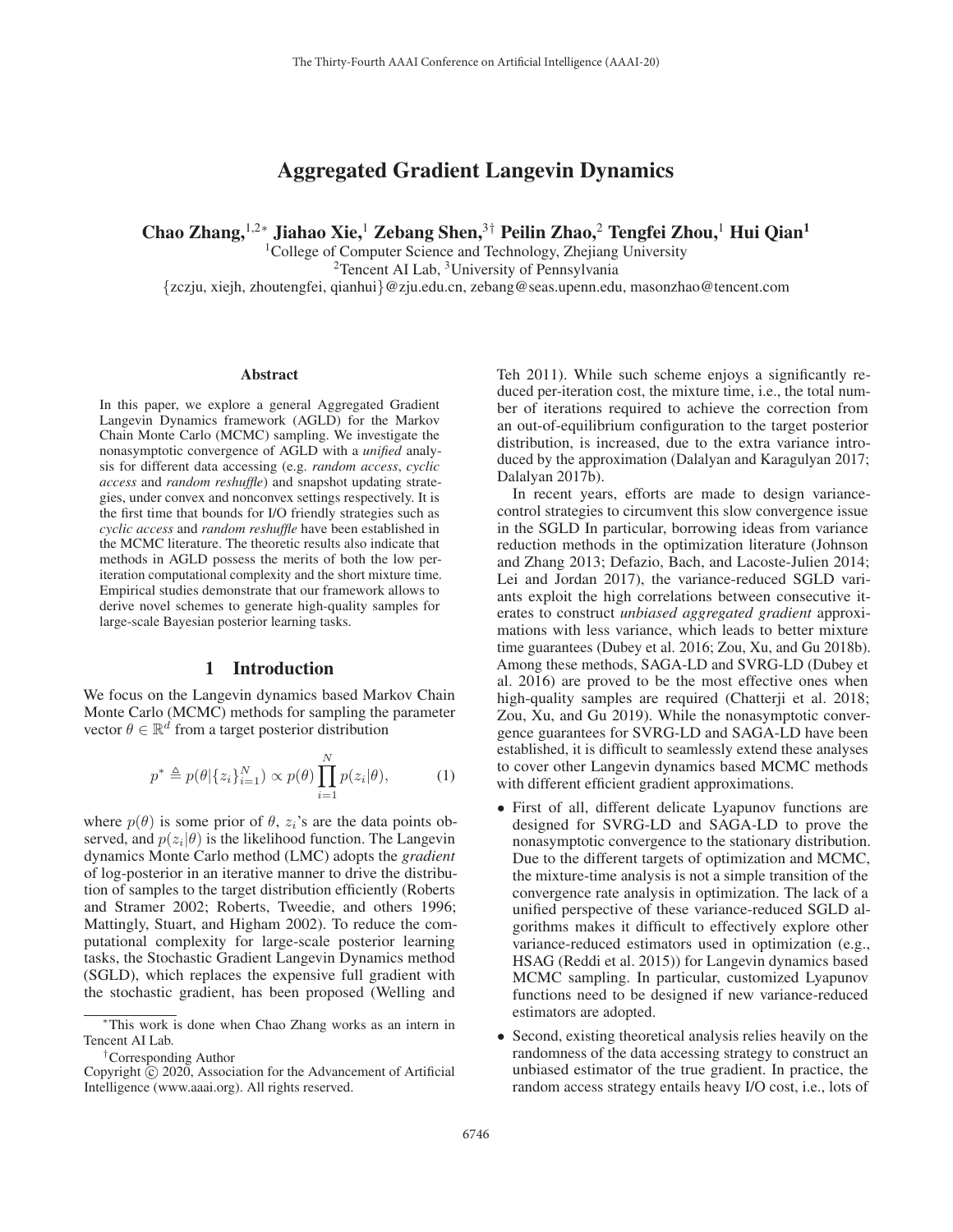data swap between the memory and the disk, when the dataset is too large to fit into memory, thereby renders existing incremental Langevin dynamics based MCMC algorithms heavily impractical for sampling tasks in the big data scenario. While other data accessing strategies such as *cyclic access* and *random reshuffle* are known to be disk I/O friendly (Xie et al. 2018), existing analysis can not be directly extended to algorithms with these strategies.

Contributions Motivated by such imperatives, we propose a general framework named Aggregated Gradient Langevin Dynamics (AGLD), which maintains a historical snapshot set of the gradient to construct more accurate gradient approximations than SGLD. AGLD possesses a three-step structure: *Data-Accessing*, *Sample-Searching*, and *Snapshot-Updating*. Different Data-Accessing (e.g. *random access*, *cyclic access* and *random reshuffle*) and Snapshot-Updating strategies can be utilized in this framework. By appropriately implementing these two steps, we can obtain several practical gradient approximations, including those used in existing methods like SVRG-LD and SAGA-LD. Under mild assumptions, a unified mixture-time analysis of AGLD is established, which holds as long as each component of the snapshot set is updated at least once in a fixed duration. We list our main contributions as follows.

- We first analyze the mixture time of AGLD under the assumptions that the negative log-posterior  $f(x)$  is smooth and strongly convex and then extend the analysis to the general convex case. We also provide theoretical analysis for nonconvex  $f(x)$ . These results indicate that AGLD has similar mixture time bounds as LMC under similar assumptions, while the per-iteration computation is much less than that of LMC. Moreover, the analysis provides a unified bound for a wide class of algorithms with no need to further design dedicated Lyapunov functions for different Data-Accessing and Snapshot-Updating strategies.
- For the first time, mixture time guarantee for cyclic access and random reshuffle Data-Accessing strategies is provided in the Langevin dynamics based MCMC literature. This fills the gap of practical use and theoretical analyses, since cyclic access is I/O friendly and often used as a practical substitute for random access when the dataset is too large to fit into memory.
- We develop a novel Snapshot-Updating strategy, named Time-based Mixture Updating (TMU), which enjoys the advantages of both the Snapshot-Updating strategies used in SVRG-LD and SAGA-LD: it always updates components in the snapshot set to newly computed ones as in SAGA-LD and also periodically updates the whole snapshot set to rule out the out-of-date ones as in SVRG-LD. Plugging TMU into AGLD, we derive novel algorithms to generate high-quality samples for Bayesian learning tasks.

Simulated and real-world experiments are conducted to validate our analysis. Empirical results demonstrate the advantages of proposed variants over the state-of-the-art.

## 2 Preliminaries

## 2.1 Wasserstein Distance and Mixture Time

We use the 2-Wasserstein  $(W_2)$  distance to evaluate the effectiveness of our methods. Specifically, the  $\mathcal{W}_2$  distance between two probability measures  $\rho$  and  $\nu$  is defined as

$$
\mathcal{W}_2^2(\rho,\nu) = \inf_{\pi \in \Gamma(\rho,\nu)} \{ \int ||x - y||_2^2 \mathbf{d}\pi(x,y) \}.
$$

Here,  $(x, y)$  are random variables with distribution density  $\pi$  and  $\Gamma(\rho, \nu)$  denotes the collection of joint distributions with  $\rho$  and  $\nu$  as its marginals. In this paper, we say K is the *-mixture time* of a Monte Carlo sampling procedure if for every  $k \geq K$ , the distribution  $p^{(k)}$  of the sample generated in the k-th iteration satisfies  $\mathcal{W}_2(p^{(k)}, p^*) \leq \epsilon$ .

## 2.2 Stochastic Langevin Dynamics

By using the discretization of certain dynamics, dynamics based MCMC methods allow us to efficiently sample from the target distribution. A large portion of such works are based on the Langevin Dynamics (Parisi 1981)

$$
\mathbf{d}\theta(t) = -\nabla_{\theta} f(\theta(t)) \mathbf{d}t + \sqrt{2}\mathbf{d}B(t),\tag{2}
$$

where  $\nabla f$  is called the drift term,  $B(t)$  is a d-dimensional Brownian Motion and  $\theta(t) \in \mathbb{R}^d$  is the state variable Brownian Motion and  $\theta(t) \in \mathbb{R}^d$  is the state variable.<br>The classic Langevin dynamics Monte Carlo n

The classic Langevin dynamics Monte Carlo method (LMC) generates samples  $\{x^{(k)}\}$  in the following manner:

$$
x^{(k+1)} = x^{(k)} - \eta \nabla f(x^{(k)}) + \sqrt{2\eta} \xi^{(k)},
$$
 (3)

where  $x^{(k)}$  is the time discretization of the continuous time dynamics  $\theta(t)$ ,  $\eta$  is the stepsize and  $\xi^{(k)} \sim \mathbf{N}(0, \mathbf{I}_{d \times d})$  is the d-dimensional Gaussian variable. The distribution  $p^{(k)}$  of sample  $x^{(k)}$  is shown to converge weakly to the target distribution p<sup>∗</sup> (Dalalyan 2017a; Raginsky, Rakhlin, and Telgarsky 2017).

To alleviate the expensive full gradient computation in LMC, the Stochastic Gradient Langevin Dynamics (SGLD) replaces  $\nabla f(x^{(k)})$  in (3) by the stochastic approximation

$$
g^{(k)} = \frac{N}{n} \sum_{i \in I_k} \nabla f_i(x^{(k)}),
$$
 (4)

where  $I_k$  is the set of n indices drawn from [N] i.i.d. in<br>iteration k and each  $f_i(\theta) = -\log n(\theta | z_i) - \log n(\theta) / N$  for iteration k and each  $f_i(\theta) = -\log p(\theta|z_i) - \log p(\theta)/N$ , for  $i \in [N]$ . Although the  $q(k)$  is always an unbiased estimator  $i \in [N]$ . Although the  $g^{(k)}$  is always an unbiased estimator of the full gradient, the non-diminishing variance results in the inefficiency of sample-space exploration and slows down the convergence to the target distribution.

To overcome such difficulty, SVRG-LD and SAGA-LD (Dubey et al. 2016; Chatterji et al. 2018; Zou, Xu, and Gu 2019) use the two different variance-reduced gradient estimators of  $\nabla f(x)$ , which utilize the component gradient information of the past samples. While possessing similar low per-iteration component gradient computation as in SGLD, the mixture time bound of SVRG-LD and SAGA-LD are shown to be similar to that of LMC (Chatterji et al. 2018).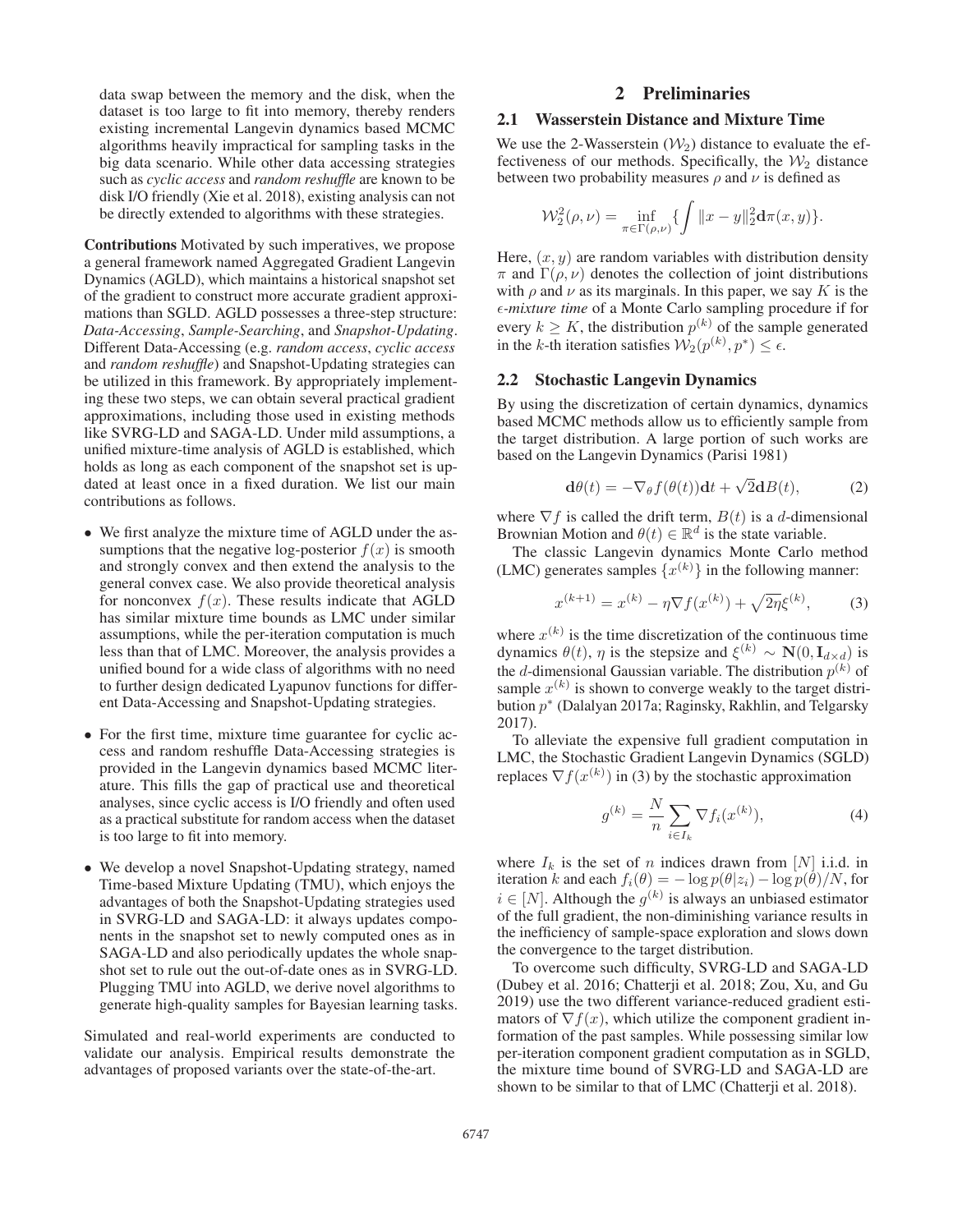- **Require:** initial iterate  $x^{(0)}$ , stepsize  $\eta$ , **Data-Accessing** strategy, and **Snapshot-Updating** strategy.
- 1: **Initialize** Snapshot set  $\mathcal{A}^{(0)} = {\alpha_i^{(0)}}_{i=1}^N$ , where  $\alpha_i^{(0)} = \nabla f_i(\alpha_i^{(0)})$  $\nabla f_i(x^{(0)})$ .
- 2: for  $k = 0$  to  $K 1$  do<br>3:  $S_k = \textbf{Data-Accessin}$
- $S_k$  = Data-Accessing(k).
- 4: Sample-Searching: find  $x^{(k+1)}$  according to (5).
- 5:  $\mathcal{A}^{(k+1)} =$  Snapshot-Updating  $(\mathcal{A}^{(k)}, x^{(k)}, k, S_k)$ .<br>6: end for
- 6: end for

## 3 Aggregated Gradient Langevin Dynamics

In this section, we present our general framework named Aggregated Gradient Langevin Dynamics (AGLD). Specifically, AGLD maintains a snapshot set consisting of component gradients evaluated in historical iterates. The information in the snapshot set is used in each iteration to construct a gradient approximation which helps to generate the next iterate. Note that iterates generated during the procedure are samples of random variables, whose distributions converge to the target distribution. At the end of each iteration, the entries in the snapshot set are updated according to some strategy. By customizing the steps in AGLD with different strategies, we can derive different algorithms. Concretely, AGLD is comprised of the following three steps, where the first and third steps can accept different strategies as inputs.

- i **Data-Accessing:** select a subset of indices  $S_k$  from [N] according to the input strategy.
- ii Sample-Searching: construct the aggregated gradient approximation  $g^{(k)}$  using the data points indexed by  $S_k$ and the historical snapshot set, then generate the next iterate (the new sample) by taking one step along the direction of  $g^{(k)}$  with an injected Gaussian noise. Specifically, the  $(k + 1)$ -th sample is obtained in the following manner

$$
x^{(k+1)} = x^{(k)} - \eta g^{(k)} + \sqrt{2\eta} \xi^{(k)},
$$
 (5)

where  $\xi^{(k)}$  is a Gaussian noise,  $\eta$  is the stepsize, and

$$
g^{(k)} = \sum_{i \in S_k} \frac{N}{n} (\nabla f_i(x^{(k)}) - \alpha_i^{(k)}) + \sum_{i=1}^N \alpha_i^{(k)}.
$$
 (6)

Here,  $\alpha_i^{(k)}$ 's are components in the snapshot set  $\mathcal{A}^{(k)}$ .

iii Snapshot-Updating: update historical snapshot set according to the input strategy.

We summarize AGLD in Algorithm 1. While our mixture time analyses hold as long as the input Data-Accessing and Snapshot-Updating strategies meet Requirements 1 and 2, we describe in detail several typical qualified implementations of these two steps below.

#### 3.1 The Data-Accessing Step

We make the following requirement on the Data-Accessing step to ensure the convergence of  $\mathcal{W}_2$  distance between the sample distribution  $p^{(k)}$  and the target distribution  $p^*$ .

Requirement 1. *In every iteration, each point in the dataset has been visited at least once in the past* C *iterations, where* C *is some fixed positive constant.*

We note that Requirement 1 is general and covers three commonly used data accessing strategies: Random Access (RA), Random Reshuffle (RR), and Cyclic Access (CA).

**RA:** Select uniformly *n* indices from [*N*] with replacement;

**RR:** Select sequentially *n* indices from [*N*] with a permutation at the beginning of each data pass;

**CA:** Select *n* indices from  $[N]$  in a cyclic way.

RA is widely used to construct unbiased gradient approximations in gradient-based Langevin dynamics methods, which is amenable to theoretical analysis. However, in big data scenarios when the dataset does not fit into the memory, RA is not memory-friendly, since it entails heavy data exchange between memory and disks. On the contrary, CA strategy promotes the spatial locality property significantly and therefore reduces the page fault rate when handling huge datasets using limited memory (Xie et al. 2018). RR can be considered as a trade-off between RA and CA. However, methods with either CA or RR are difficult to analyze in that the gradient approximation is commonly not an unbiased estimator of the true gradient (Shamir 2016).

It can be verified that these strategies satisfy Requirement 1, For RR, in the  $k$ -th iteration, all the data points have been accessed in the past  $2N/n$  iterations. For CA, all the data points are accessed in the past  $N/n$  iterations. Note that, RA satisfies the Requirement 1 with  $C = \mathcal{O}(N \log N)$  w.h.p., according to the Coupon Collector Theorem (Dawkins 1991).

#### 3.2 The Snapshot-Updating Step

The Snapshot-Updating step maintains a snapshot set  $\mathcal{A}^{(k)}$ such that in the k-th iteration,  $\mathcal{A}^{(k)}$  contains N records  $\alpha_i^{(k)}$ for  $\nabla f_i(y_i^{(k)})$  where  $y_i^{(k)}$  is some historic iterate  $y_i^{(k)} = x^{(j)}$  with  $j \le k$ . Additionally, for our analyses to hold, the input strategy should satisfy the following requirement.

Requirement 2. *The compents in the gradient snapshot set*  $\mathcal{A}^{(k)}$  *should have been updated in the past D iterations, i.e.*  $\alpha_i^{(k)} \in {\{\nabla f_i(x^{(j)})\}}_{j=k-D}^k$ , where D is a fixed constant.

This requirement guarantees that  $\alpha_i^{(k)}$ 's are not far from the  $\nabla f_i(x^{(k)})$ 's and thus can be used to construct a proper approximation of  $\nabla f(x^{(k)})$ . The Snapshot-Undating step tries proximation of  $\nabla f(x^{(k)})$ . The Snapshot-Updating step tries<br>to strike a balance between the approximation accuracy and to strike a balance between the approximation accuracy and the computation cost. Specifically, in each iteration, updating a larger portion of the N entries in the snapshot set would lead to a more accurate gradient approximation at the cost of a higher computation burden. In the following, we list three feasible Snapshot-Updating strategies considered in this paper:Periodically Total Update (PTU), Per-iteration Partial Update (PPU), and Time-based Mixture Update (TMU).

PTU: This strategy operates in an epoch-wise manner: at the beginning of each epoch all the entries in the snapshot set are updated to the current component gradient  $\alpha_i^{(k)}$  = Set are updated to the current component gradient  $\alpha_i = \nabla f_i(x^{(k)})$ , and in the following D–1 iterations the snapshot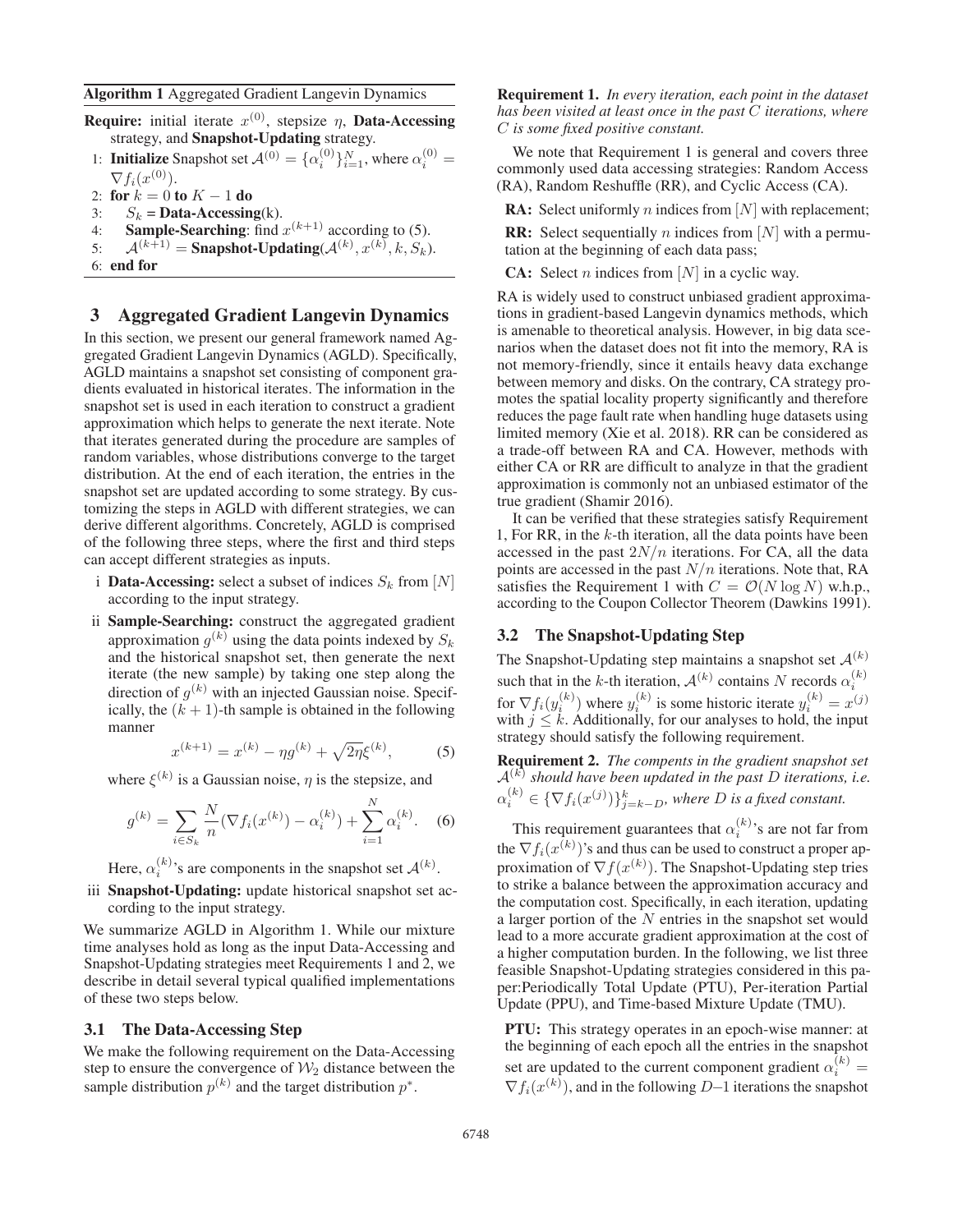**Strategy 2** PTU( $\mathcal{A}^{(k)}$ ,  $x^{(k)}$ ,  $x^{(k+1)}$ ,  $k$ ,  $S_k$ )

for  $i = 1$  to N do<br>  $\alpha_i^{(k+1)} = \mathbb{I}_{\{\text{mod } (k+1, D) = 0\}} \nabla f_i(x^{(k+1)}) + \mathbb{I}_{\{\text{mod } (k+1, D) \neq 0\}} \alpha_i^{(k)}$ end for return  $A_{k+1}$ 

| <b>Strategy 3</b> PPU( $\mathcal{A}^{(k)}$ , $\theta^{(k)}$ , $k$ , $S_k$ )                                                                                                                       |  |
|---------------------------------------------------------------------------------------------------------------------------------------------------------------------------------------------------|--|
| $\begin{array}{l} \textbf{for } i=1 \textbf{ to } N \textbf{ do} \\ \alpha_i^{(k+1)} = \mathbb{I}_{\{i \in S_k\}} \nabla f_i(x^{(k)}) + \mathbb{I}_{\{i \notin i_k\}} \alpha_i^{(k)} \end{array}$ |  |
| end for<br><b>return</b> $A_{k+1}$                                                                                                                                                                |  |

set remains unchanged (see Strategy 2). Such synchronous update to the snapshot set allows us to implement PTU in a memory efficient manner. In the k-th iteration, PTU only needs to store the iterate  $\tilde{x}$  and its gradient  $\nabla f(\tilde{x})$  where  $\tilde{x} = x^{k-\text{mod}(k,D)}$ , as we can obtain the snapshot entry  $\alpha_i^{(k)}$  via a simple evaluation of the corresponding component via a simple evaluation of the corresponding component gradient at  $\tilde{x}$  in the calculation of  $g^{(k)}$ . Therefore the PTU strategy is preferable when storage is limited strategy is preferable when storage is limited.

**PPU:** This strategy substitutes  $\alpha_i^{(k)}$  by  $\nabla f_i(x^{(k)})$  for  $i \in S_k$  in the k-th iteration (see Strategy 3) This partial  $i \in S_k$  in the k-th iteration (see Strategy 3). This partial substitution strategy together with Requirement 1 can ensure the Requirement 2. The downside of PPU is the extra  $\mathcal{O}(d \cdot N)$  memory used to keep the snapshot set  $\mathcal{A}^{(k)}$ . Fortu-<br>nately in many applications of interests  $\nabla f(x)$  is actually nately, in many applications of interests,  $\nabla f_i(x)$  is actually the product of a scalar and the data point  $z_i$ , which implies that only  $\mathcal{O}(N)$  extra storage is needed to store N scalars.

**TMU:** This strategy updates the whole  $A$  once every  $D$ iterations and substitutes  $\alpha_i^{(k)}$  by  $\nabla f_i(x^{(k)})$  in the k-th iteration (see Strategy 4) TMU possesses the merits of both eration (see Strategy 4). TMU possesses the merits of both PPU and PTU: it updates components of gradient snapshot set in  $S_k$  to newly computed one in each iteration as PPU, and also periodically updates the whole snapshot set as PTU in case that there exist indices unselected for a long time.

Remark 1. *PPU is the Snapshot-Updating strategy used in SAGA-LD and PTU is the strategy used in SVRG-LD (Dubey et al. 2016). To the best of our knowledge, TMU has never been proposed in the MCMC literature before. Note that the HSAG Snapshot-Updating strategy proposed by Reddi et al. (2015) also satisfies our requirement, and we omit the discussion of it due to the limit of space.*

#### 3.3 Derived Algorithms

By plugging the aforementioned Data-Accessing and Snapshot-Updating strategies into AGLD, we derive several practical algorithms. We name the algorithms by "Snapshotupdating - Data-Accessing", e.g. TMU-RA uses TMU as the Snapshot-Updating strategy and RA as the Data-Accessing strategy. Note that we recover SAGA-LD and SVRG-LD with PPU-RA and PTU-RA, respectively. In the following section, we provide unified analyses for all derived algorithms under different regularity conditions. We emphasize that, in the absence of the unbiasedness of the gradient approximation, our

**Strategy 4** TMU( $\mathcal{A}^{(k)}, \theta^{(k)}, k, S_k$ )

$$
\begin{array}{l} \textbf{for } i=1 \textbf{ to } N \textbf{ do} \\ \textbf{if } \text{mod}(k+1,D)=0 \textbf{ then} \\ \alpha_i^{(k+1)} = \nabla f_i(x^{(k+1)}) \\ \textbf{else} \\ \alpha_i^{(k+1)} = \mathbb{I}_{\{i \in S_k\}} \nabla f_i(x^{(k)}) + \mathbb{I}_{\{i \notin S_k\}} \alpha_i^{(k)} \\ \textbf{end if} \\ \textbf{end for} \\ \textbf{return } \mathcal{A}_{k+1} \end{array}
$$

mixture time analyses are the first to cover algorithms with the I/O friendly cyclic data accessing scheme.

### 4 Theoretical Analysis

In this section, we provide the mixture time analysis for AGLD. The detailed proofs of the theorems are postponed to the long version of this paper due to the limit of space.

4.1 Analysis for AGLD with strongly convex  $f(x)$ We first investigate the  $W_2$  distance between the sample distribution  $p^{(k)}$  of the iterate  $x^{(k)}$  and the target distribution p<sup>∗</sup> under the smoothness and strong convexity assumptions.

Assumption 1 (Smoothness). *Each individual*  $f_i$  *is*  $\tilde{M}$ *smooth. That is,*  $f_i$  *is twice differentiable and there exists a constant*  $\tilde{M} > 0$  *such that for all*  $x, y \in \mathbb{R}^d$ 

$$
f_i(y) \le f_i(x) + \langle \nabla f_i(x), y - x \rangle + \frac{\tilde{M}}{2} ||x - y||_2^2. \tag{7}
$$
  
Accordingly, we can verify that the summation f of  $f_i$ 's is

*M*-smooth with  $M = \tilde{M}N$ .

Assumption 2 (Strong Convexity). *The sum* f *is* μ*-strongly convex. That is, there exists a constant*  $\mu > 0$  *such that for all*  $x, y \in \mathbb{R}^d$ ,

$$
f(y) \ge f(x) + \langle \nabla f(x), y - x \rangle + \frac{\mu}{2} ||x - y||_2^2.
$$
 (8)

Note that these assumptions are satisfied by many Bayesian sampling models such as Bayesian ridge regression, Bayesian logistic regression and Bayesian Independent Component Analysis, and they are used in many existing analyses of Langevin dynamics based MCMC methods (Dalalyan 2017b; Baker et al. 2017; Zou, Xu, and Gu 2018b; Chatterji et al. 2018).

Theorem 1. *Under Assumption 1, 2 and Requirement 2, AGLD outputs sample*  $\mathbf{x}^{(k)}$  *with its distribution*  $p^{(k)}$  *satisfying*  $W_2(p^{(k)}, p^*) \leq \epsilon$  for any  $k \geq K = \tilde{\mathcal{O}}(\epsilon^{-2})$  with  $\eta = \mathcal{O}(\epsilon^2)$ .

Remark 2. *Under this assumption, the*  $\epsilon$ *-mixture time K of AGLD has the same dependency on*  $\epsilon$  *as that of LMC (Dalalyan 2017b). Note that we hide the dependency of other regularity parameters such as*  $\mu$ ,  $L$  *and*  $N$  *in the*  $\mathcal{O}(\cdot)$  *for simplicity. Actually, AGLD methods with CA/RR have a worse dependency on these parameters than algorithms with RA. However, when the dataset does not fit into the memory, the sequential data accessing nature of CA enjoys less I/O cost than random data accessing, which makes CA based AGLD methods have a better time efficiency than the RA based ones.*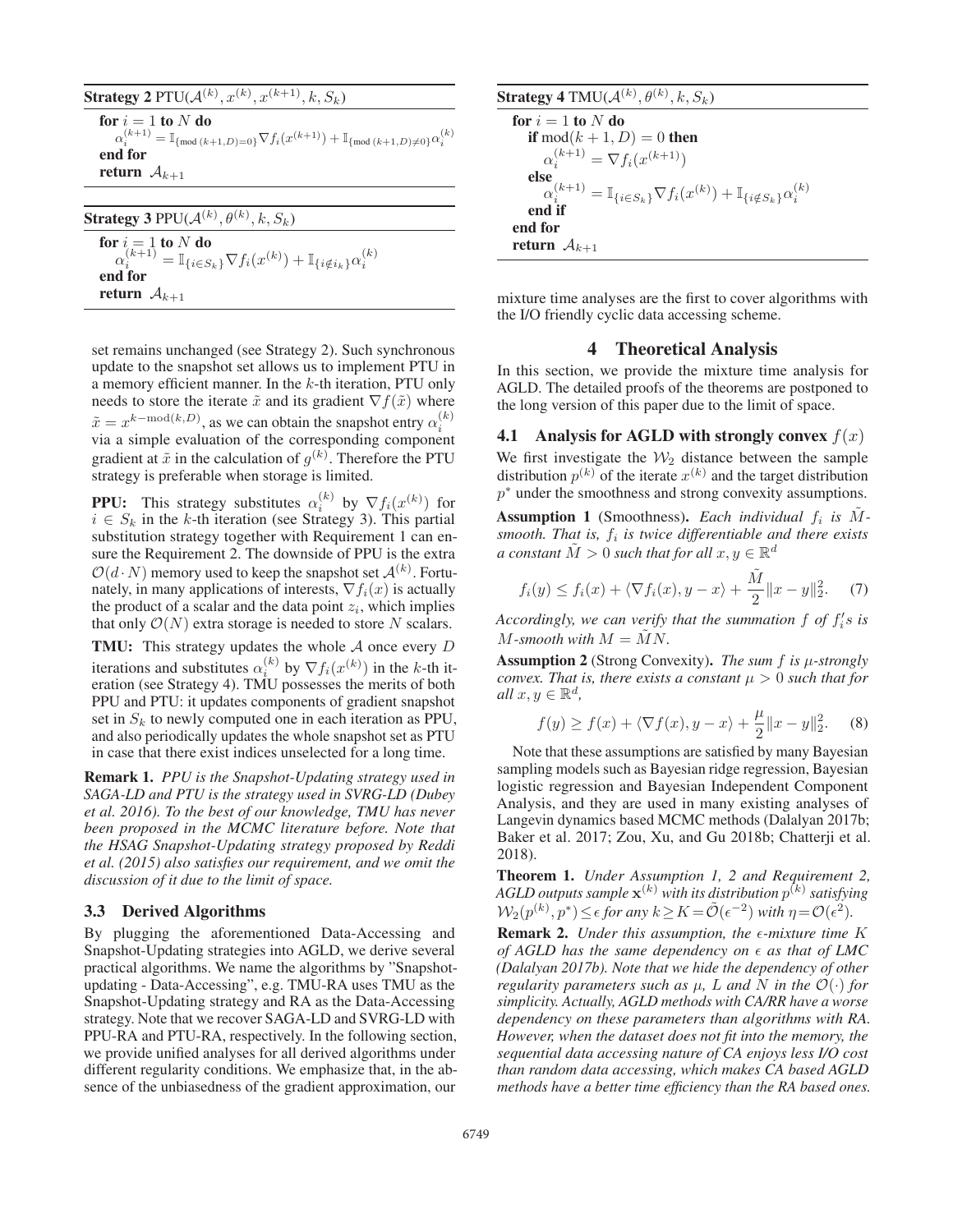The bound of the mixture time for AGLD with RA can be improved under the Lipschitz-continuous Hessian condition.

Assumption 3. *[Lipschitz-continuous Hessian] There exists a constant*  $L > 0$  *such that for all*  $x, y \in \mathbb{R}^d$ 

$$
\|\nabla^2 f(x) - \nabla^2 f(y)\| \le L \|x - y\|_2.
$$

Theorem 2. *Under Assumption 1, 2, 3 and Requirement 2, AGLD methods with RA output sample* **x**(k) *with its distribution*  $p^{(k)}$  *satisfying*  $W_2(p^{(k)}, p^*) \leq \epsilon$  *for any*  $k \geq K = \mathcal{O}(\log(1/\epsilon)/\epsilon)$  *by setting*  $n = \mathcal{O}(\epsilon)$  $\mathcal{O}(\log(1/\epsilon)/\epsilon)$  by setting  $\eta = \mathcal{O}(\epsilon)$ .

Additionally, when we adopt the random data accessing scheme, the mixture time of the newly proposed TMU-RA method can be written in a more concrete form, which is established in the following theorem.

**Theorem 3.** *Under Assumption 1, 2, 3 and denote*  $\kappa = M/\mu$ *. TMU-RA outputs sample*  $\mathbf{x}^{(k)}$  *with its distribution*  $p^{(k)}$  *satisfying*  $W_2(p^{(k)}, p^*) \le \epsilon$  *for any*  $k \ge K = \tilde{\mathcal{O}}(\kappa^{3/2} \sqrt{d}/(n\epsilon))$ <br>*if we set*  $n \le \epsilon n$   $\sqrt{\mu} / (M_2 \sqrt{dN})$ ,  $n > 0$ , and  $D = N$ *if we set*  $\eta < \epsilon n \sqrt{\mu}/(M\sqrt{dN})$ ,  $n \ge 9$ , and  $D = N$ .<br> **P** we set  $\eta < \epsilon n \sqrt{\mu}/(M\sqrt{dN})$ ,  $n \ge 9$ , and  $D = N$ .

Remark 3. *Note that the component gradient complexity to achieve*  $W_2(p^{(k)}, p^*) \le \epsilon$  *in TMU-RA is*  $T_g = \widetilde{\mathcal{O}}(N + \frac{1}{\epsilon^2})$  which is the same as these of SACA LD (Chat.  $\kappa^{3/2}\sqrt{d}/\epsilon$ ), which is the same as those of SAGA-LD (Chat-<br>terii et al. 2018) and SVRG-LD (Zou. Xu, and Gu 2018b) *terji et al. 2018) and SVRG-LD (Zou, Xu, and Gu 2018b). Practically, in our experiments, TMU based variants always have a better empirically performance than the PPU based and PTU based counterparts as the entries in the snapshot set maintained by TMU is more up-to-date.*

#### 4.2 Extension to general convex  $f(x)$

Following a similar idea from (Zou, Xu, and Gu 2018a), we can extend AGLD to drawing samples from densities with general convex  $f(x)$ . Firstly, we construct the following strongly convex approximation  $\hat{f}(x)$  of  $f(x)$ ,

$$
\hat{f}(x) = f(x) + \lambda ||x||^2 / 2.
$$

Then, we run AGLD to generate samples with  $f(x)$  until the sample distribution  $p^{(K)}$  satisfies  $\mathcal{W}_2(p^{(K)}, \hat{p}^*) \leq \epsilon/2$  where  $\hat{p}^* \propto e^{-\hat{f}(x)}$  denotes stationary distribution of Langevin<br>Dynamics with the drift term  $\nabla \hat{f}$  (check 2 for definition) Dynamics with the drift term  $\nabla \hat{f}$  (check 2 for definition). If we choose a proper  $\lambda$  to make  $W_2(\hat{p}^*, p^*) \leq \epsilon/2$ , then by the triangle inequality of the  $W_2$  distance, we have  $\mathcal{W}_2(p^{(K)}, p^*) \leq \mathcal{W}_2(p^{(K)}, p^*) + \mathcal{W}_2(p^*, p^*) \leq \epsilon$ . Thus, we have the following theorem we have the following theorem.

Theorem 4. *Suppose the assumptions in Theorem 1 hold and further assume the target distribution* p<sup>∗</sup> ∝ e<sup>−</sup><sup>f</sup> *has bounded forth order moment, i.e.*  $\mathbb{E}_{p^*}[\Vert x \Vert_2^4] \leq \hat{U}d^2$ . If we above  $\lambda = \frac{4c^2}{(\hat{U}d^2)}$  and win the  $\Lambda GL$  algorithm with *choose*  $\lambda = 4\epsilon^2/(\hat{U}d^2)$  *and run the AGLD algorithm with*  $\hat{f}(x) = f(x) + \lambda ||x||^2/2$ , we have  $\mathcal{W}_2(p^{(k)}, p^*) \leq \epsilon$  for any<br> $k > K - \tilde{\mathcal{O}}(c^{-8})$ . If we further assume that f has Lingghitz  $k \geq K = \tilde{\mathcal{O}}(\epsilon^{-8})$ . If we further assume that f has Lipschitz*continuous Hessian, then SVRG-LD, SAGA-LD, and TMU-RA can achieve*  $\mathcal{W}_2(p^{(K)}, p^*) \leq \epsilon$  *in*  $K = \tilde{\mathcal{O}}(\epsilon^{-3})$  *iterations.* 

## 4.3 Theoretical results for nonconvex  $f(x)$

In this subsection, we characterize the  $\epsilon$ -mixture time of AGLD for sampling from densities with nonconvex  $f(x)$ . The following assumption is necessary for our theory.

**Assumption 4.** *[Dissipative] There exists constants*  $a, b > 0$ *such that for all*  $x \in \mathbb{R}^d$ *, the sum f satisfies* 

$$
\langle \nabla f(x), x \rangle \ge b \|x\|_2^2 - a.
$$

 $\langle \nabla f(x), x \rangle \ge b \|x\|_2^2 - a.$ <br>This assumption is typical for the ergodicity analysis of stochastic differential equations and diffusion approximations. It indicates that, starting from a position that is sufficiently far from the origin, the Langevin dynamics (2) moves towards the origin on average. With this assumption, we establish the following theorem on the nonasymptotic convergence of AGLD for nonconvex  $f(x)$ .

Theorem 5. *Under Assumption 1, 4, and Requirement 2, AGLD outputs sample* **x**(k) *with distribution* p(k) *satisfying*  $\mathcal{W}_2(p^{(k)}, p^*) \leq \epsilon \text{ for any } k \geq K = \tilde{\mathcal{O}}(\epsilon^{-4}) \text{ with } \eta = \mathcal{O}(\epsilon^4).$ 

**Remark 4.** *This*  $\mathcal{O}(\epsilon^{-4})$  *result is similar to the bound for LMC sampling from nonconvex* <sup>f</sup>(x) *(Raginsky, Rakhlin, and Telgarsky 2017). Note that, as pointed out by (Raginsky, Rakhlin, and Telgarsky 2017), vanilla SGLD fails to converge in this setting.*

## 5 Related Work

In this section, we briefly review the literature of Langevin dynamics based MCMC algorithms.

By directly discretizing the Langevin dynamics (2), Roberts, Tweedie, and others (1996) proposed to use LMC (3) to generate samples of the target distribution. The first nonasymptotic analysis of LMC was established by Dalalyan (2017b), which analyzed the error of approximating the target distribution with strongly convex  $f(x)$  in the total variational distance. This result was soon improved by Durmus, Moulines, and others (2017). Later, Durmus and Moulines (2016) and Cheng and Bartlett (2018) established the convergence of LMC in the 2-Wasserstein distance and KL-divergence, respectively. While the former works focus on sampling from distribution with (strongly-)convex  $f(x)$ , Raginsky, Rakhlin, and Telgarsky (2017) investigated the nonasymptotic convergence of LMC in the 2-Wasserstein distance when  $f(x)$  is nonconvex.

With the increasing amount of data size in modern machine learning tasks, SGLD method(Welling and Teh 2011), which replaces the full gradient in LMC with a stochastic gradient (Robbins and Monro 1951), has received much attention. Vollmer, Zygalakis, and others (2015) analyzed the nonasymptotic bias and variance of SGLD using Poisson equations, and Dalalyan and Karagulyan (2017) proved the convergence of SGLD in the 2-Wasserstein distance when the target distribution is strongly log-concave. Despite the great success of SGLD, the large variance of stochastic gradients may lead to unavoidable bias (Baker et al. 2017; Betancourt 2015; Brosse, Durmus, and Moulines 2018). To overcome this, Teh, Thiery, and Vollmer (2016) proposed to decrease the step size to alleviate the bias and proved the asymptotic rate of SGLD in terms of Mean Square Error (MSE). Dang et al. (2019) utilized an approximate MH correction step, which only uses part of the whole data set, to decrease the influence of variance.

Another way to reduce the variance of stochastic gradients and save gradient computation is to apply variance-reduction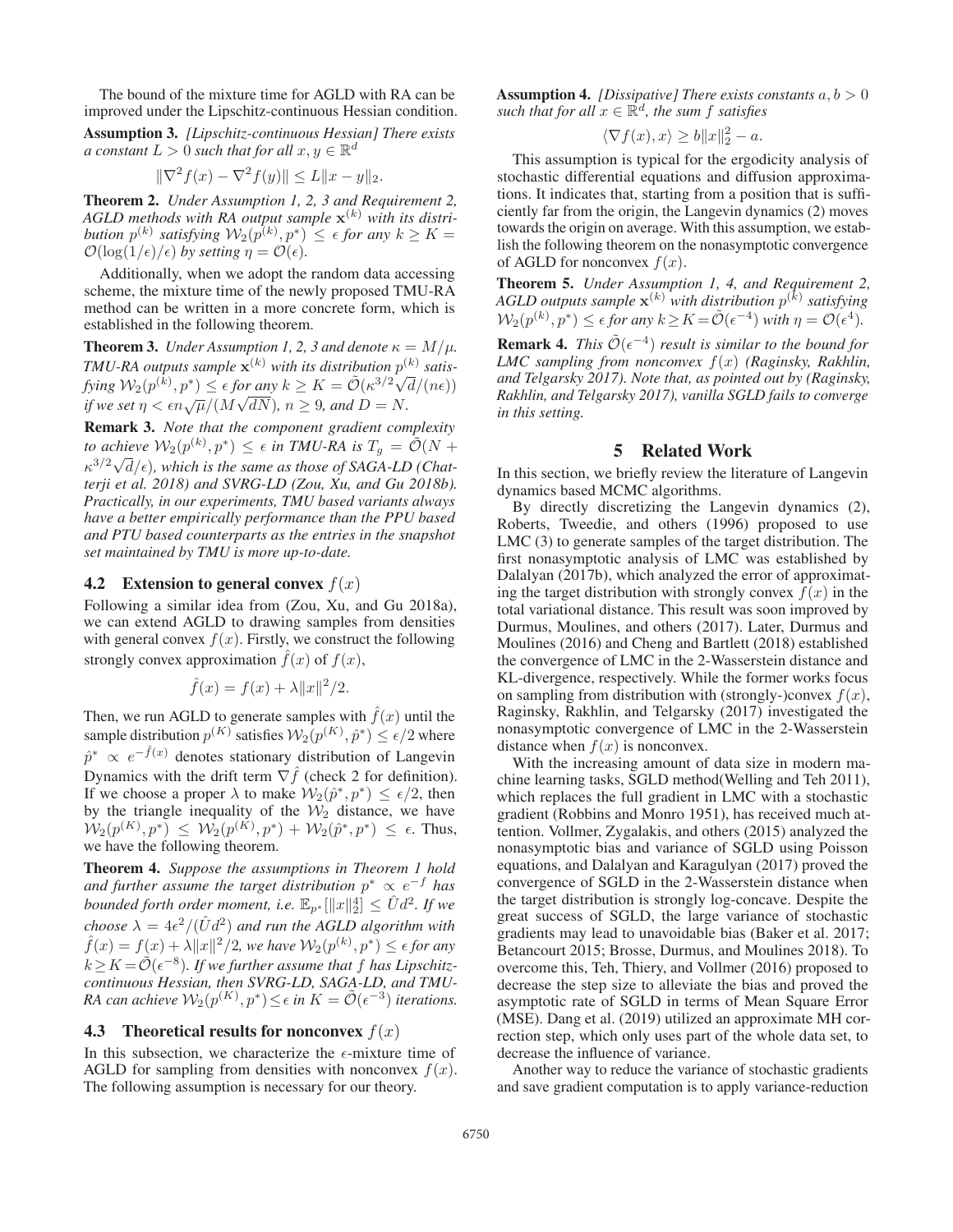

Figure 1: Gaussian Mixture Model. The red line denotes the projection of the target distribution  $p^*$ .

Table 1: Statistics of datasets used in our experiments.

| <b>DATASET</b>                        | <b>DIMENSION</b> | <b>DATASIZE</b>     |
|---------------------------------------|------------------|---------------------|
| <b>YEARPREDICTIONMSD</b>              | 90               | 515,345             |
| <b>SLICELOACTION</b><br><b>CRITEO</b> | 384<br>999.999   | 53500<br>45,840,617 |
| KDD12                                 | 54,686,45        | 149,639,105         |

techniques. Dubey et al. (2016) used two different variancereduced gradient estimators of  $\nabla f(x)$ , which utilize the component gradient information of the past samples, and devised SVRG-LD and SAGA-LD algorithms. They proved that these two algorithms improve the MSE upon SGLD. Chatterji et al. (2018) and Zou, Xu, and Gu (2019) studied the nonasymptotic convergence of these methods in the 2-Wasserstein distance when sampling from densities with strongly convex and nonconvex  $f(x)$ , respectively. Their results show that SVRG-LD and SAGA-LD can achieve similar  $\epsilon$ -mixture time bound as LMC w.r.t.  $\epsilon$ , while the per-iteration computational cost is similar to that of SGLD. There is another research line which uses the mode of the log-posterior to construct control-variate estimates of full gradients (Baker et al. 2017; Bierkens, Fearnhead, and Roberts 2016; Nagapetyan et al. 2017; Chatterji et al. 2018; Brosse, Durmus, and Moulines 2018). However, calculating the mode is intractable for largescale problems, rendering these methods impractical for realworld Bayesian learning tasks.

## 6 Experiments

We follow the experiment settings in the literature (Zou, Xu, and Gu 2018b; Dubey et al. 2016; Chatterji et al. 2018; Welling and Teh 2011; Zou, Xu, and Gu 2019) and conduct empirical studies on two simulated experiments (sampling from distribution with convex and nonconvex  $f$ , respectively) and two real-world applications (Bayesian Logistic Regression and Bayesian Ridge Regression). Nine instances of AGLD are considered, including SVRG-LD (PTU-RA), PTU-RR, PTU-CA, SAGA-LD (PPU-RA), PPU-RR, PPU-CA, TMU-RA, TMU-RR, and TMU-CA. We also include LMC, SGLD, SVGR-LD+ (Zou, Xu, and Gu 2018b), SVRG- $RR+$  and SVRG-CA+<sup>1</sup> as baselines. Due to the limit of space, we put the experiment sampling from distribution with convex f in our long version. The statistics of datasets are listed

in Table 1.

#### 6.1 Sampling for Gaussian Mixture Distribution

In this simulated experiment, we consider sampling from distribution  $p^* \propto \exp(-f(x)) = \exp(-\sum_{i=1}^{N} f_i(x)/N)$ ,<br>where each component  $\exp(-f_i(x))$  is defined as where each component  $\exp(-f_i(x))$  is defined as<br> $\exp(-f_i(x)) = e^{-\|x-a_i\|^2/2} + e^{-\|x+a_i\|^2/2}$  $\exp(-f_i(x)) = e^{-\|x-a_i\|^2/2} + e^{-\|x+a_i\|^2/2}, a_i \in \mathbb{R}^d$ . It can be verified that  $\exp(-f_i(x))$  is proportional to the PDF can be verified that  $exp(-f_i(x))$  is proportional to the PDF of a Gaussian mixture distribution. According to (Dalalyan 2017b), when the parameter  $a_i$  is chosen such that  $||a_i||^2 \geq 1$ ,  $f_i(x)$  is nonconvex. We set the sample size  $N = 500$ and dimension  $d = 10$ , and randomly generate parameters  $a_i \sim \mathbf{N}(\mu, \Sigma)$  with  $\mu = (2, \cdots, 2)^T$  and  $\Sigma = \mathbf{I}_{d \times d}$ .

In this experiment, we fix the Data-Accessing strategy to RA in AGLD and compare the performance of LMC, SGLD, SVRG-LD, SAGA-LD and TMU-RA algorithms. We run all algorithms for  $2 \times 10^4$  data passes, and make use of the iterates in the last  $10<sup>4</sup>$  data passes to visualize distributions.

In Figure 1, we report the 2D projection of the densities of random samples generated by each algorithm. It can be observed that all three AGLD methods, i.e., SVRG-LD, SAGA-LD and TMU-RA, can well approximate the target distribution in  $2 \times 10^4$  data passes, while the distributions generated by LMC and SGLD have obvious deviation from the true one. Moreover, the results show that the sample probability of TMU-RA approximates the target distribution best among the three AGLD methods.

## 6.2 Bayesian Ridge Regression

Bayesian ridge regression aims to predict the response  $y$  according to the covariate x, given the dataset  $\mathbf{Z} = \{x_i, y_i\}_{i=1}^N$ .<br>The response y is modeled as a random variable sampled from The response  $y$  is modeled as a random variable sampled from a conditional Gaussian distribution  $p(y|x, w) = \mathbf{N}(w^T x, \lambda)$ , where  $w$  denotes the weight variable and has a Gaussian prior  $p(w) = \mathbf{N}(0, \lambda \mathbf{I}_{d \times d})$ . By the Bayesian rule, one can infer w from the posterior  $p(w|\mathbf{Z})$  and use it to make the prediction. Two publicly available benchmark datasets are used for evaluation: YearPredictionMSD and SliceLocation<sup>2</sup>.

In this task, we fix the Data-Accessing strategy to RA and compare the performance of different Snapshot-Updating strategies. To have a better understanding of the newlyproposed TMU Snapshot-Updating strategy, we also investigate the performance of TMU type methods with different Data-Accessing strategies.

<sup>1</sup> SVRG-RR+ is the random reshuffle variant of SVRG-LD+, and SVRG-CA+ is the cyclic access variant of SVRG-LD+.

<sup>2</sup> https://archive.ics.uci.edu/ml/index.php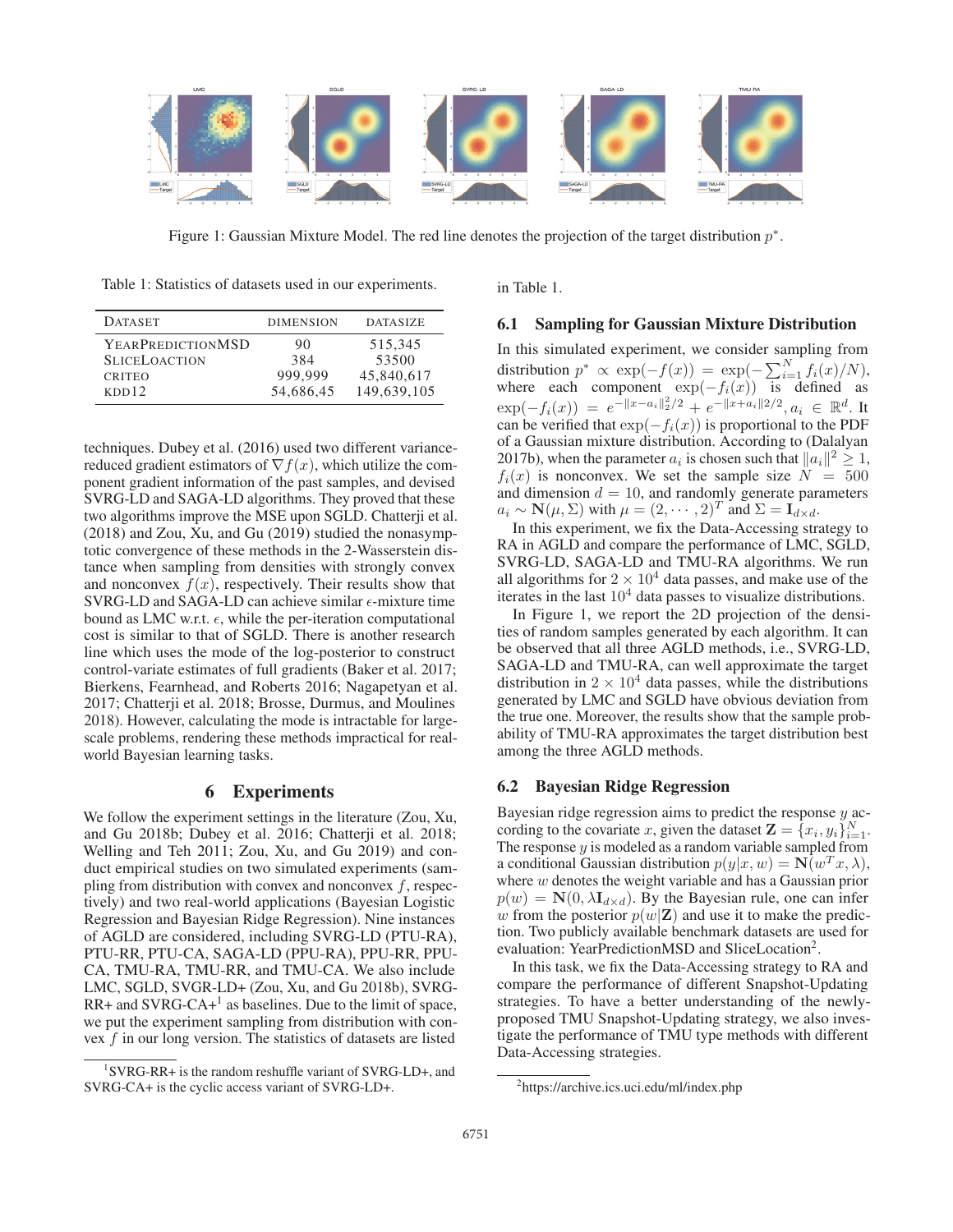

Figure 2: Bayesian Ridge Regression.



Figure 3: Bayesian Logistic Regression.

By randomly partitioning the dataset into training  $(4/5)$ and testing  $(1/5)$  sets, we report the test Mean Square Error (MSE) of the compared methods on YearPredictionMSD in Fig. 2. The results for SliceLocation are similar to that of YearPredictionMSD, and are postponed to the Appendix due to the limit of space. We use the number of effective passes (epoch) of the dataset as the x-axis, which is proportional to the CPU time. From the first three columns of the figure, we can see that (i) TMU-type methods have the best performance among all the methods with the same Data-Accessing strategy, (ii) SVRG+ and PPU type methods constantly outperform LMC, SGLD, and PTU type methods. These results validate the advantage of TMU strategy over PPU and PTU. The last column of Figure 2 shows that TMU-RA outperforms TMU-CA/TMU-RR, when the dataset is fitted to the memory. These results imply that the TMU-RA is the best choice if we have enough memory.

## 6.3 Bayesian Logistic Regression

Bayesian Logistic Regression is a robust binary classification task. Let  $\mathbf{Z} = \{x_i, y_i\}_{i=1}^N$  be a dataset with  $y_i \in \{-1, 1\}$ <br>denoting the sample label and  $x_i \in \mathbb{R}^d$  denoting the samdenoting the sample label and  $x_i \in \mathbb{R}^d$  denoting the sample covariate vector. The conditional distribution of label  $y$ is modeled by  $p(y|x, w) = \phi(y_i w^T x_i)$ , where  $\phi(\cdot)$  is the sigmoid function and the prior of w is  $p(w) = \mathbf{N}(0, \lambda \mathbf{I}_{d \times d})$ .

We focus on the big data setting, where the physical memory is insufficient to load the entire dataset. Specifically, two large-scale datasets criteo (27.32GB) and kdd12 (26.76GB) are used <sup>3</sup> and we manually restrict the available physical

memory to 16 GB and 8 GB for simulation.

We demonstrate that CA strategy is advantageous in such setting by comparing 6 AGLD methods with either CA or RA in the experiment, namely, SVRG-LD, PTU-CA, SAGA-LD, PPU-CA, TMU-RA, and TMU-CA. We also include LMC, SGLD, SVRG-LD+, and SVRG-CA+ as baseline. Methods with the RR strategy have almost identical performance as their RA counterparts and are hence omitted. The average test log-likelihood versus execution time are reported in Fig. 3. The empirical results show that methods with CA outperform their RA counterparts. As the amount of physical memory gets smaller (from 16 GB to 8GB), the time efficiency of CA becomes more apparent. The results also show that TMU has better performance than other Snapshot-Updating strategies with the same Data-Accessing strategy.

#### 7 Conclusion and Future Work

In this paper, we proposed a general framework called Aggregated Gradient Langevin Dynamics (AGLD) for Bayesian posterior sampling. A unified analysis for AGLD is provided without the need to design different Lyapunov functions for different methods individually. In particular, we establish the first theoretical guarantees for cyclic access and random reshuffle based methods. By introducing the new Snapshot-Updating strategy TMU, we derive some new methods under AGLD. Empirical results validate the efficiency and effectiveness of the proposed TMU in both simulated and real-world tasks. The theoretical analysis and empirical results indicate that TMU-RA would be the best choice if the memory is sufficient and TMU-CA would be used, otherwise.

#### Acknowledgements

This work is supported by Zhejiang Provincial Natural Science Foundation of China under Grant No. LZ18F020002, and National Natural Science Foundation of China (Grant No: 61672376, 61751209, 61472347).

## References

Baker, J.; Fearnhead, P.; Fox, E. B.; and Nemeth, C. 2017. Control variates for stochastic gradient mcmc. *arXiv preprint arXiv:1706.05439*.

Betancourt, M. 2015. The fundamental incompatibility of scalable hamiltonian monte carlo and naive data subsampling. In *International Conference on Machine Learning*, 533–540.

Bierkens, J.; Fearnhead, P.; and Roberts, G. 2016. The zig-zag process and super-efficient sampling for bayesian analysis of big data. *arXiv preprint arXiv:1607.03188*.

<sup>3</sup> https://www.csie.ntu.edu.tw/∼cjlin/libsvmtools/datasets